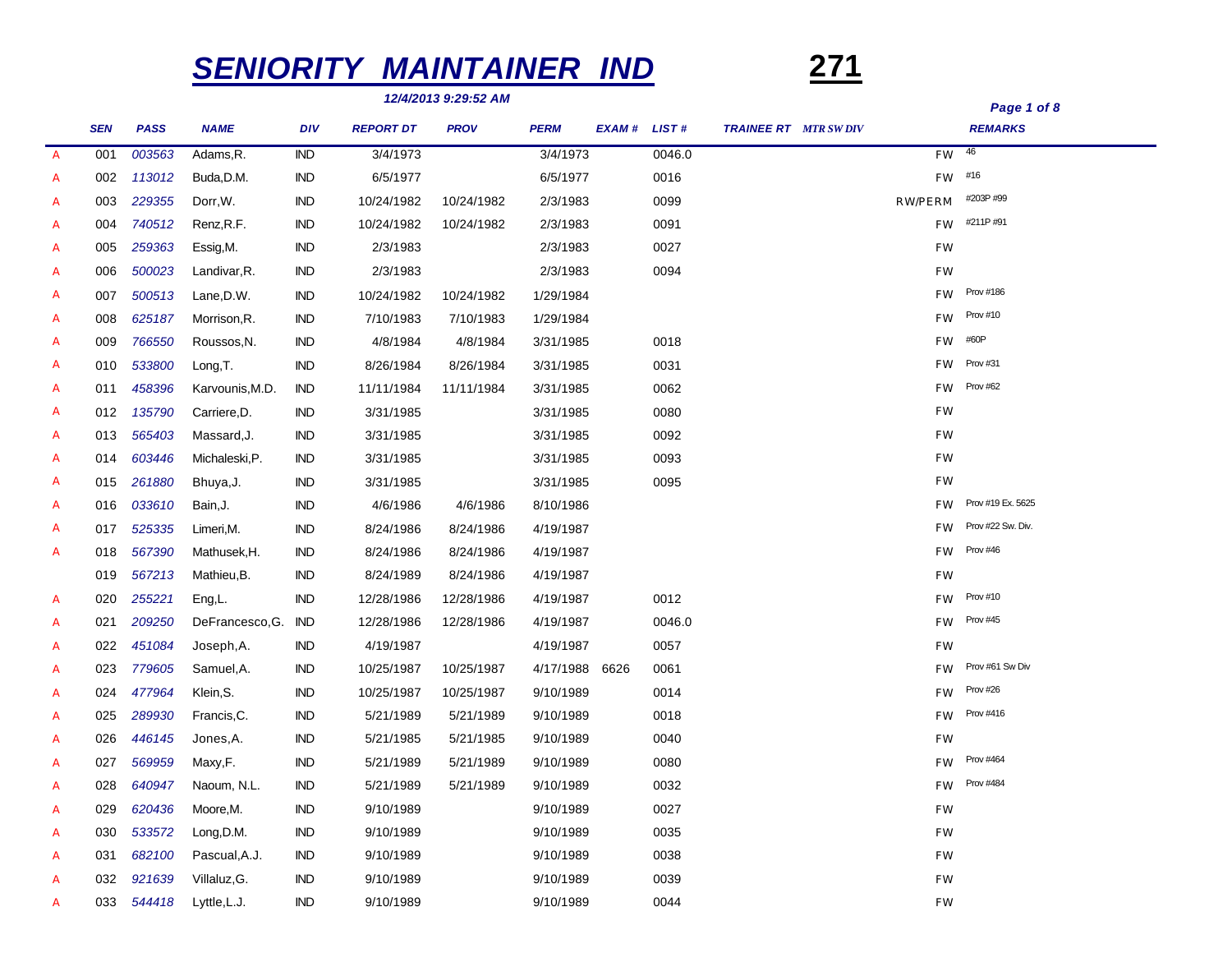|               |            |             |                        |            |                  |             |                 |             |        |                              |           | , ugu 4 v, v                                                     |
|---------------|------------|-------------|------------------------|------------|------------------|-------------|-----------------|-------------|--------|------------------------------|-----------|------------------------------------------------------------------|
|               | <b>SEN</b> | <b>PASS</b> | <b>NAME</b>            | <b>DIV</b> | <b>REPORT DT</b> | <b>PROV</b> | <b>PERM</b>     | EXAM# LIST# |        | <b>TRAINEE RT</b> MTR SW DIV |           | <b>REMARKS</b>                                                   |
| $\mathcal{A}$ | 034        | 271530      | Fernandez, G.          | <b>IND</b> | 9/10/1989        |             | 9/10/1989       |             | 0071   |                              | FW        |                                                                  |
| $\mathcal{A}$ | 035        | 025775      | Aspromonte, A.J        | IND        | 3/11/1990        | 3/11/1990   | 2/25/1991       | 9632        | 0014   |                              | <b>RW</b> | Prov #397                                                        |
|               | 036        | 869465      | Suber, C.L.            | <b>IND</b> | 3/11/1990        | 5/12/2008   | 2/25/1991       | 9632        | 0018.0 |                              | <b>FW</b> | Reinstatement (out under 1 Yr. Original Dt to NYCTA<br>110011007 |
| $\mathcal{A}$ | 037        | 980940      | Wong, K.               | <b>IND</b> | 2/25/1991        |             | 2/25/1991       | 9632        | 0013.0 |                              | FW        |                                                                  |
| $\mathcal{A}$ | 038        | 209248      | DeFrancesco, A.        | IND        | 2/25/1991        |             | 2/25/1991       | 9632        | 0019.0 |                              | FW        |                                                                  |
| A             | 039        | 030240      | Babber, D.             | IND        | 9/16/1991        |             | 9/16/1991       | 9632        | 0034   |                              | FW        |                                                                  |
| $\mathcal{A}$ | 040        | 694213      | Persaud, S.D.          | <b>IND</b> | 5/21/1989        | 5/21/1989   | 9/20/1993       | 0655        | 0018.0 |                              | <b>FW</b> | Prov #401                                                        |
| A             | 041        | 469848      | Kersaint, F.J.         | <b>IND</b> | 9/16/1991        | 9/16/1991   | 9/20/1993       | 0655        | 0071   |                              | <b>FW</b> | Prov #511                                                        |
| $\mathcal{A}$ | 042        | 922520      | Visti, H.              | IND        | 3/23/1992        | 3/23/1992   | 9/20/1993       | 0655        | 0058   |                              | <b>FW</b> | Prov #155                                                        |
| A             | 043        | 043210      | Barnswell, M.A.        | <b>IND</b> | 3/23/1992        | 3/23/1992   | 9/20/1993       | 0655        | 0051   |                              | <b>FW</b> | <b>Prov #298</b>                                                 |
| A             | 044        | 826992      | Singh, J.              | IND        | 3/23/1992        | 3/23/1992   | 9/20/1993       | 0655        | 0064   |                              | <b>FW</b> | <b>Prov #258</b>                                                 |
| A             | 045        | 889622      | Thomas, W.N.           | <b>IND</b> | 3/16/1999        | 3/16/1992   | 1/24/1994       |             |        |                              | FW        |                                                                  |
| A             | 046        | 921593      | Vilceanu.l.            | <b>IND</b> | 5/4/1992         | 5/4/1992    | 9/20/1993       | 0655        | 0048   |                              | FW        | <b>Prov #322</b>                                                 |
| A             | 047        | 750790      | Rivera, D.             | <b>IND</b> | 12/28/1992       | 12/28/1992  | 9/20/1993       | 0655        | 0025   |                              | <b>FW</b> | Prov #345                                                        |
| A             | 048        | 513976      | LeGree.P.              | <b>IND</b> | 9/20/1993        |             | 9/20/1993       | 0655        | 0057   |                              | FW        |                                                                  |
| A             | 049        | 669591      | Ortiz, M.E.            | IND        | 3/23/1992        | 3/23/1992   | 3/14/1994       | 1591        | 0044   |                              | FW        | List #44                                                         |
| A             | 050        | 683427      | Patel,H.M.             | <b>IND</b> | 8/17/1992        | 8/17/1992   | 3/14/1994       | 1591        | 0008   |                              | FW        | Prov #337                                                        |
| A             | 051        | 486525      | Koshy, R.              | IND        | 4/25/1994        | 4/25/1994   | 12/27/1994      | 2551        | 0058.0 |                              | <b>FW</b> | <b>Prov #281</b>                                                 |
| A             | 052        | 456403      | Kannankara, J.V. IND   |            | 4/25/1994        | 4/25/1994   | 12/27/1994      | 2551        | 0009   |                              | <b>FW</b> | <b>Prov #285</b>                                                 |
| A             | 053        | 439278      | John.J.M.              | IND        | 5/30/1994        | 5/30/1994   | 12/27/1994      | 2551        | 0059   |                              | <b>FW</b> | <b>Prov #299</b>                                                 |
| A             | 054        | 285674      | Forde, J.A.            | <b>IND</b> | 5/30/1994        | 5/30/1994   | 12/27/1994      | 2551        | 0063   |                              | <b>FW</b> | Prov #309                                                        |
| A             | 055        | 387754      | Herman, S.             | <b>IND</b> | 5/30/1994        | 5/30/1994   | 12/27/1994      | 2551        | 0065   |                              | <b>FW</b> | <b>Prov #300</b>                                                 |
| A             | 056        | 319832      | Gitman, B.             | <b>IND</b> | 7/25/1994        | 7/25/1994   | 12/27/1994      | 2551        | 0053   |                              | <b>FW</b> | <b>Prov #228</b>                                                 |
| A             | 057        | 902638      | Trehan.P.K.            | IND        | 12/27/1994       |             | 12/27/1994      | 2551        | 0008   |                              | FW        |                                                                  |
| A             | 058        | 207433      | Deas, E.A.             | <b>IND</b> | 12/27/1994       |             | 12/27/1994      | 2551        | 0019.0 |                              | <b>FW</b> |                                                                  |
| A             | 059        | 498468      | Toure, S.M.            | <b>IND</b> | 4/25/1994        | 4/25/1994   | 7/21/1997 3514  |             | 0014   |                              | <b>FW</b> | Prov #289 Name chg 9/13/2009 from Lambert.                       |
| A             | 060        | 451398      | George, J.M            | <b>IND</b> | 5/30/1994        | 5/30/1994   | 7/21/1997       | 3514        | 0015   |                              | <b>FW</b> | <b>Prov #096</b>                                                 |
| $\mathcal{A}$ | 061        | 661330      | O'Donnell, J.E.        | <b>IND</b> | 7/25/1994        | 7/25/1994   | 7/21/1997 3514  |             | 0089   |                              | <b>FW</b> | Prov #316                                                        |
| A             | 062        |             | 397082 Hislop, U.A.    | IND        | 9/19/1994        | 9/19/1994   | 7/21/1997 3514  |             | 0030   |                              |           | $FW$ Prov #244                                                   |
| A             | 063        | 553167      | Mallon, R.E.           | IND        | 8/28/1995        | 8/28/1995   | 7/21/1997 3514  |             | 0073   |                              |           | $FW$ Prov #219                                                   |
| A             | 064        | 386362      | Henry, W.O.            | IND.       | 7/21/1997        |             | 7/21/1997 3514  |             | 0042   |                              | $FW$      |                                                                  |
| A             | 065        | 473188      | King, H.A.             | IND        | 8/18/1997        |             | 8/18/1997 3514  |             | 0101   |                              | $FW$      |                                                                  |
| A             | 066        | 220901      | Dildy, R.R.            | IND        | 7/25/1994        | 7/25/1994   | 10/6/1997 4596  |             | 0003.0 |                              | <b>FW</b> | Prov #360                                                        |
| A             | 067        | 672130      | Ottey, B.N.            | IND        | 9/19/1994        | 9/19/1994   | 11/10/1997 4596 |             | 0006   |                              | FW.       | Prov #312                                                        |
| A             |            |             | 068 011175 Auguste, A. | <b>IND</b> | 9/29/1997        |             | 9/29/1997 4596  |             | 0009.0 |                              | NW        |                                                                  |

*Page 2 of 8*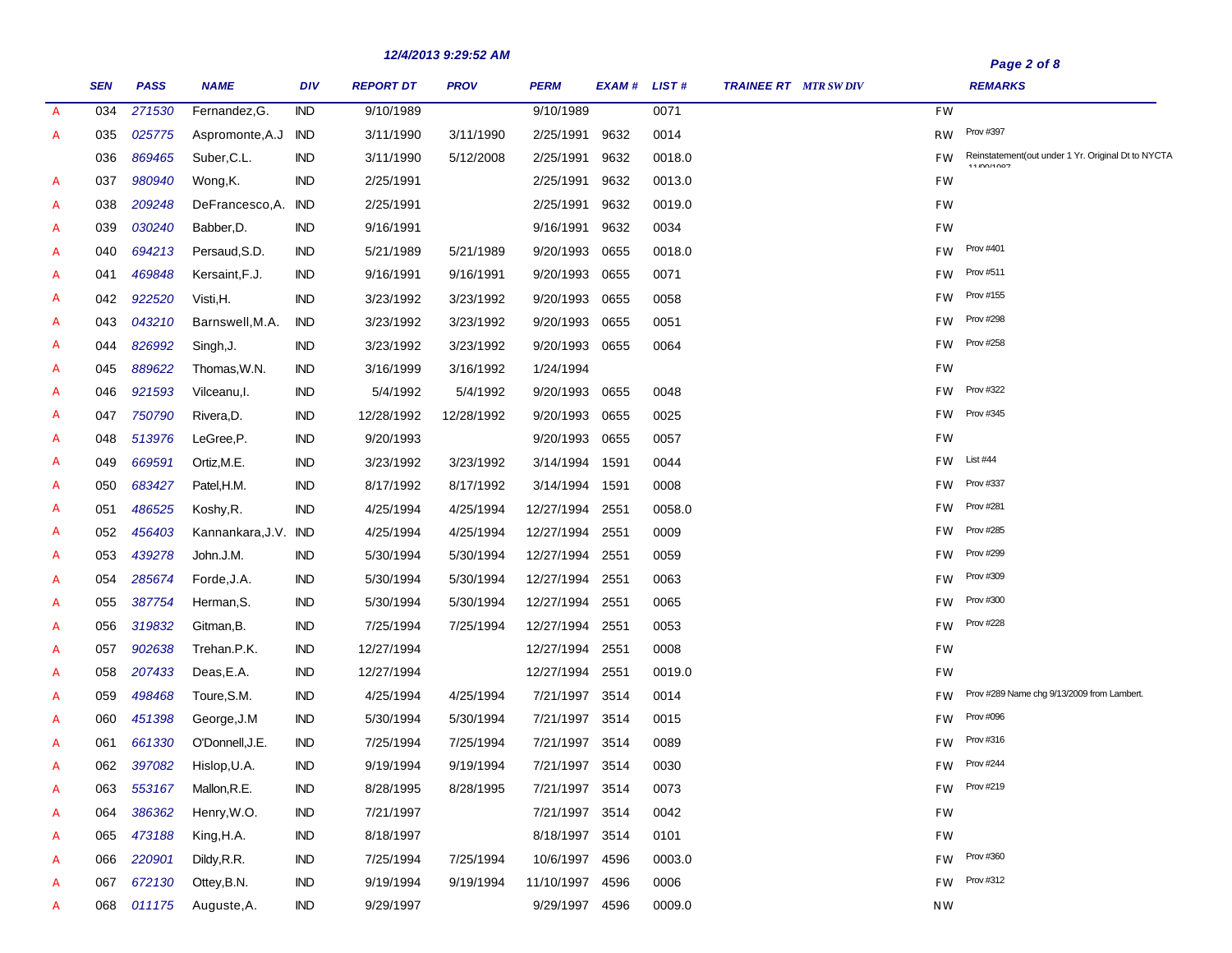|               | <b>SEN</b> | <b>PASS</b> | <b>NAME</b>       | <b>DIV</b> | <b>REPORT DT</b> | 12/4/2013 9.29.33 AM<br><b>PROV</b> | <b>PERM</b>   | EXAM# LIST# |        | <b>TRAINEE RT</b> MTR SW DIV | Page 3 of 8<br><b>REMARKS</b>        |
|---------------|------------|-------------|-------------------|------------|------------------|-------------------------------------|---------------|-------------|--------|------------------------------|--------------------------------------|
| $\mathcal{A}$ | 069        | 545823      | Macer, A.         | <b>IND</b> | 11/10/1997       |                                     | 11/10/1997    | 4596        | 0031   |                              | <b>FW</b>                            |
| A             | 070        | 147709      | Cherian, K.V.     | <b>IND</b> | 9/19/1994        | 9/19/1994                           | 6/8/1998      | 4596        | 0032   |                              | FW                                   |
| A             | 071        | 495481      | Kuttikattil, J.P. | <b>IND</b> | 8/31/1998        | 8/31/1998                           | 3/24/1999     | 8501        | 0038   |                              | <b>FW</b>                            |
| A             | 072        | 975604      | Winton, C.E       | <b>IND</b> | 12/21/1998       | 12/21/1998                          | 3/24/1999     | 8501        | 0015.0 |                              | <b>FW</b>                            |
| A             | 073        | 156144      | Clarke, T.L.      | <b>IND</b> | 12/21/1998       | 12/21/1998                          | 3/24/1999     | 8501        | 0059   |                              | <b>FW</b>                            |
| A             | 074        | 776604      | Saini, J.S.       | <b>IND</b> | 1/18/1999        | 1/18/1999                           | 3/24/1999     | 8501        | 0017   |                              | AS PER TWU E.SCHNEPF<br><b>FW</b>    |
| A             | 075        | 007858      | Mannino, A.A.     | <b>IND</b> | 1/18/1999        | 1/18/1999                           | 3/24/1999     | 8501        | 0035.0 |                              | <b>FW</b>                            |
| A             | 076        | 424890      | Imrit, G.         | <b>IND</b> | 8/15/1999        |                                     | 8/15/1999     | 8501        | 0025   |                              | FW                                   |
| A             | 077        | 427003      | Islam, M.S.       | <b>IND</b> | 2/1/1999         | 2/1/1999                            | 8/13/2000     | 8557        | 0008   |                              | FW                                   |
| A             | 078        | 737546      | Reid, R.          | <b>IND</b> | 2/1/1999         | 2/1/1999                            | 8/13/2000     | 8557        | 0016   |                              | FW                                   |
| A             | 079        | 203358      | Davis, D.A.       | IND        | 5/24/1999        | 5/24/1999                           | 8/13/2000     | 8557        | 0026.0 |                              | FW                                   |
| A             | 080        | 011097      | Reich, DJ.        | <b>IND</b> | 8/15/1999        |                                     | 8/15/1999     | 8501        | 0002.0 |                              | FW                                   |
| A             | 081        | 424976      | Inderdeo, D.      | <b>IND</b> | 8/16/1999        | 8/16/1999                           | 8/13/2000     | 8557        | 0011   |                              | FW                                   |
| A             | 082        | 021374      | Aristil, N.       | <b>IND</b> | 8/16/1999        |                                     | 8/16/1999     | 4596        | 0068   |                              | FW                                   |
| A             | 083        | 559853      | Marks,T.          | IND        | 9/13/1999        |                                     | 9/13/1999     | 8501        | 0012   |                              | FW                                   |
| A             | 084        | 727562      | Ramsamuj, D.      | IND        | 8/13/2000        |                                     | 8/13/2000     | 8557        | 0014   |                              | FW                                   |
| A             | 085        | 274043      | Figueroa, A.E.    | <b>IND</b> | 8/13/2000        |                                     | 8/13/2000     | 8557        | 0047   |                              | FW                                   |
| A             | 086        | 195496      | D'Erasmo,F        | <b>IND</b> | 11/5/2000        | 11/5/2000                           | 8/6/2001      | 9544        | 002.5  |                              | FW                                   |
| A             | 087        | 297827      | Fuentes, M.       | IND        | 8/16/1999        | 8/16/1999                           | 7/15/2001     | 9544        | 0016   |                              | FW                                   |
| A             | 088        | 926425      | Wagnac, G.B.      | IND        | 9/13/1999        | 9/13/1999                           | 7/15/2001     | 9544        | 0052   |                              | FW                                   |
| A             | 089        | 273976      | Figaro, E.B.      | <b>IND</b> | 9/27/1999        | 9/27/1999                           | 7/15/2001     | 9544        | 0024   |                              | FW                                   |
| A             | 090        | 431194      | Jacques, E.A.     | <b>IND</b> | 8/13/2000        | 8/13/2000                           | 7/15/2001     | 9544        | 0048   |                              | FW                                   |
| A             | 091        | 200642      | Das, K.K.         | <b>IND</b> | 8/13/2000        | 8/13/2000                           | 7/15/2001     | 9544        | 0054.0 |                              | FW                                   |
| A             | 092        | 341368      | Griffith, S.R.    | IND        | 7/15/2001        |                                     | 7/15/2001     | 9544        | 0050   |                              | Out of title 2/28/2009.<br><b>FW</b> |
| A             | 093        | 624385      | Morris, D.S.      | IND        | 8/21/2000        | 8/21/2000                           | 8/6/2001      | 9074        | 0009   |                              | FW                                   |
| A             | 094        | 603102      | Mhithawi, J.S.    | IND        | 8/21/2000        | 8/21/2000                           | 8/6/2001      | 9074        | 0010   |                              | FW                                   |
| А             | 095        | 844836      | Spalding, L.W.    | IND        | 8/21/2000        | 8/21/2000                           | 8/6/2001      | 9074        | 0030   |                              | FW                                   |
| A             | 096        | 006976      | Albertini, D.P.   | <b>IND</b> | 8/21/2000        | 8/21/2000                           | 8/6/2001      | 9074        | 0058.0 |                              | FW                                   |
| A             | 097        | 889588      | Thomas, K.        | <b>IND</b> | 8/21/2000        | 8/21/2000                           | 8/6/2001      | 9074        | 0054   |                              | must wear glasses<br>FW.             |
| A             | 098        | 523168      | Li,W.             | <b>IND</b> | 5/6/2001         | 5/6/2001                            | 5/6/2002 0534 |             | 0023   |                              | FW                                   |
| A             | 099        | 550476      | Mah,L.-K.         | <b>IND</b> | 5/6/2001         | 5/6/2001                            | 5/6/2002 0534 |             | 0033   |                              | FW                                   |
| A             | 100        | 000627      | Abedoza, R.F.     | IND        | 5/6/2001         | 5/6/2001                            | 5/6/2002 0534 |             | 0026.0 |                              | FW                                   |
| A             | 101        | 367074      | Harris, M.P.      | Ind        | 10/17/1999       | 10/17/1999                          | 5/6/2002 0534 |             | 0035   |                              | FW                                   |
| A             | 102        | 994407      | Zajac, G.W.       | Ind        | 5/6/2001         | 5/6/2001                            | 5/6/2002 0534 |             | 0050.0 |                              | FW                                   |
| A             |            | 103 779624  | Samuel, C.A.      | <b>IND</b> | 5/6/2001         | 5/6/2001                            | 5/6/2002 0534 |             | 0054   |                              | <b>FW</b>                            |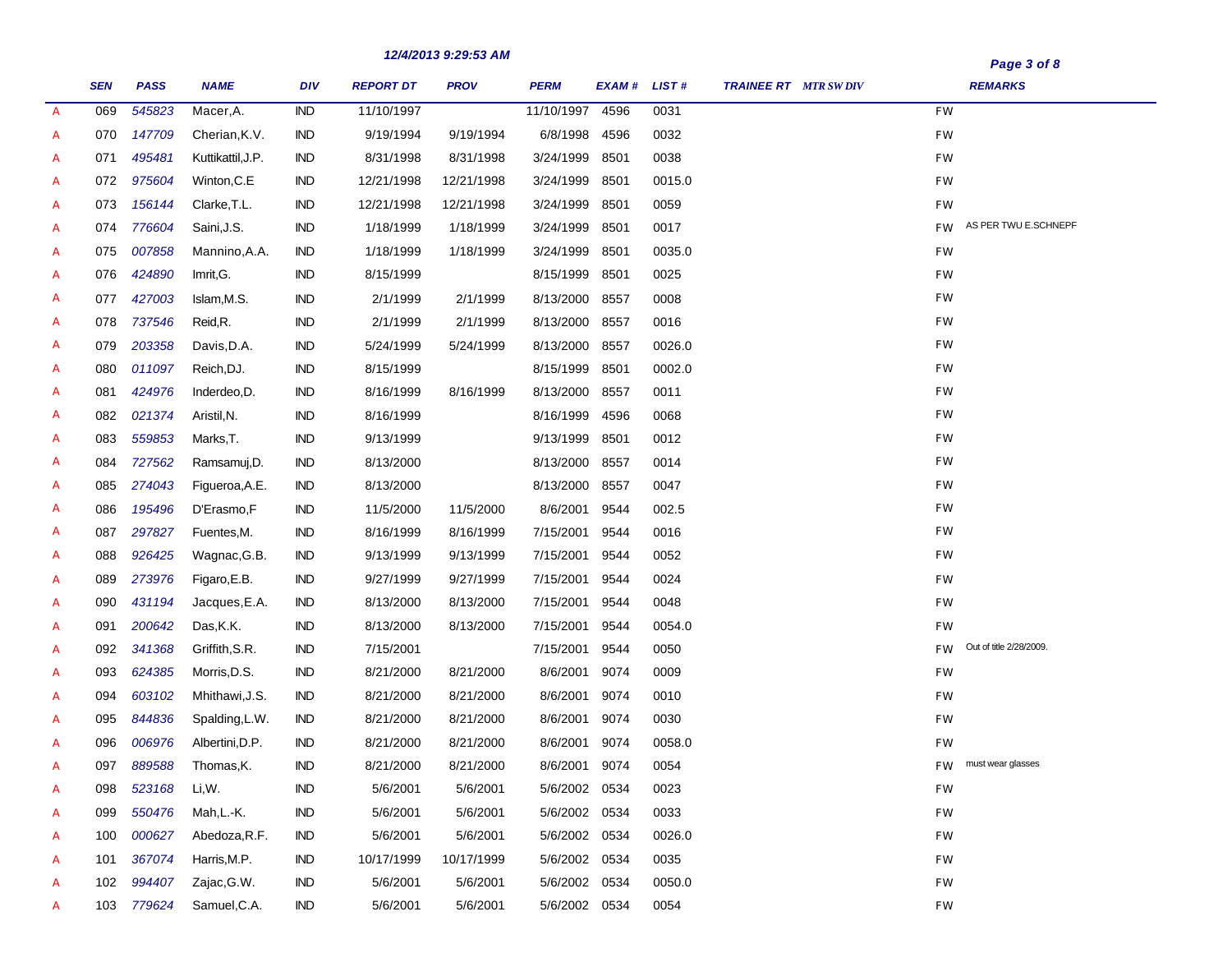|               |            |             |                  |            |                  | 12/4/2013 9.29.33 AM |                 |             |        |                              | Page 4 of 8                                      |
|---------------|------------|-------------|------------------|------------|------------------|----------------------|-----------------|-------------|--------|------------------------------|--------------------------------------------------|
|               | <b>SEN</b> | <b>PASS</b> | <b>NAME</b>      | DIV        | <b>REPORT DT</b> | <b>PROV</b>          | <b>PERM</b>     | EXAM# LIST# |        | <b>TRAINEE RT</b> MTR SW DIV | <b>REMARKS</b>                                   |
| $\mathcal{A}$ | 104        | 209171      | Defilippis, M.M. | <b>IND</b> | 11/26/2001       | 11/26/2001           | 5/6/2002 0534   |             | 0038.0 |                              | FW                                               |
| A             | 105        | 274156      | Figueroa, E.J.   | <b>IND</b> | 5/19/2002        |                      | 5/19/2002 0534  |             | 0003   |                              | FW                                               |
| A             | 106        | 216487      | Devera, C.E.     | <b>IND</b> | 5/19/2002        |                      | 5/19/2002 0534  |             | 0006.0 |                              | FW                                               |
| A             | 107        | 550481      | Mahadeo, S.      | <b>IND</b> | 5/19/2002        |                      | 5/19/2002 0534  |             | 0017   |                              | FW                                               |
| A             | 108        | 422724      | Hutchinson, P.J. | <b>IND</b> | 5/19/2002        |                      | 5/19/2002 0534  |             | 0048   |                              | FW                                               |
| C             | 109        | 158064      | Clever, R.       | <b>IND</b> | 5/26/2002        |                      | 5/26/2002       |             | SS     | 11/27/2000                   | FW                                               |
| C             | 110        | 393811      | Hill, R. A.      | <b>IND</b> | 5/26/2002        |                      | 5/26/2002       |             | SS     | 11/27/2000                   | FW                                               |
| C             | 111        | 135679      | Carrasco Rook,   | <b>IND</b> | 5/26/2002        |                      | 5/26/2002       |             | SS     | 11/27/2000                   | FW                                               |
| C             | 112        | 825338      | Simon, L.        | <b>IND</b> | 6/24/2002        |                      | 5/26/2002 0070  |             | 0105   | 11/27/2000                   | FW                                               |
| В             | 113        | 151484      | Chuglas.G.       | <b>IND</b> | 6/24/2002        |                      | 6/6/2002 0070   |             | 0015   |                              | FW                                               |
| В             | 114        | 234870      | Drober, I.       | <b>IND</b> | 6/24/2002        |                      | 6/6/2002 0070   |             | 0037   |                              | FW                                               |
| В             | 115        | 810315      | Shakhnovsky, Y   | <b>IND</b> | 6/24/2002        |                      | 6/6/2002 0070   |             | 0041   |                              | FW                                               |
| В             | 116        | 478689      | Klimchuk, A.     | <b>IND</b> | 6/24/2002        |                      | 6/6/2002 0070   |             | 0067   |                              | must wear corrective lenses on duty<br><b>FW</b> |
| В             | 117        | 151481      | Chummar, P.      | <b>IND</b> | 6/24/2002        |                      | 6/6/2002 0070   |             | 0076   |                              | FW                                               |
| A             | 118        | 059478      | Benedith, E.A.   | <b>IND</b> | 6/24/2002        |                      | 6/24/2002 0070  |             | 0084   |                              | FW                                               |
| АT            | 119        | 521533      | Lewinson, J.     | <b>IND</b> | 3/23/2003        | 3/23/2003            | 1/20/2004 1527  |             | 0001.0 |                              | FW                                               |
| A             | 120        | 754155      | Robinson, R.R.   | <b>IND</b> | 5/6/2001         | 5/6/2001             | 7/18/2004 1527  |             | 0005.0 |                              | FW                                               |
| A             | 121        | 307514      | Gates, J.H.      | <b>IND</b> | 7/7/2002         | 7/7/2002             | 7/18/2004 1527  |             | 0017   |                              | FW                                               |
| A             | 122        | 237841      | Dugue, H.        | <b>IND</b> | 9/13/1999        | 9/13/1999            | 7/18/2004 1046  |             | 0045   |                              | FW                                               |
| В             | 123        | 721953      | Marcellus, J.    | <b>IND</b> | 7/8/2002         | 7/8/2002             | 7/18/2004 1046  |             | 0009.5 |                              | FW                                               |
| В             | 124        | 876000      | Pasynkov,D.      | <b>IND</b> | 7/8/2002         | 7/8/2002             | 7/18/2004 1046  |             | 0024   |                              | FW                                               |
| В             | 125        | 987946      | Trofimchuk, V.   | <b>IND</b> | 7/8/2002         | 7/8/2002             | 7/18/2004 1046  |             | 0036.0 |                              | FW                                               |
| В             | 126        | 998387      | Yaskin, I.       | <b>IND</b> | 7/22/2002        | 7/22/2002            | 7/18/2004 1046  |             | 0041   |                              | FW                                               |
| C             | 127        | 758653      | Rogers, K.C.     | <b>IND</b> | 9/11/2002        |                      | 9/11/2002 SMT   |             | SS     | 3/12/2001                    | FW                                               |
| C             | 128        | 557357      | Marcelin, A.     | <b>IND</b> | 9/11/2002        |                      | 9/11/2002 SMT   |             | SS     | 3/12/2001                    | FW                                               |
| В             | 129        | 641460      | Narain, S.       | <b>IND</b> | 10/29/2002       |                      | 10/29/2002 0059 |             | SS     | 4/30/2001                    | FW                                               |
|               | 130        | 351103      | Hackett, L.      | <b>IND</b> | 10/29/2002       |                      | 10/29/2002      |             | SS     | 4/30/2001                    | FW                                               |
| В             | 131        | 439336      | JohnL,L.E.       | IND        | 10/29/2002       |                      | 10/29/2002      |             | SS     | 4/30/2001                    | FW                                               |
|               | 132        | 618833      | Montesdeoca, C.  | IND        | 10/29/2002       |                      | 10/29/2002      |             | SS     | 4/30/2001                    | FW                                               |
| В             | 133        | 855680      | Steinbach, R.K.  | <b>IND</b> | 10/29/2002       |                      | 10/29/2002      |             | SS     | 4/30/2001                    | FW                                               |
| В             | 134        | 426982      | Ishmail,A.       | <b>IND</b> | 10/29/2002       |                      | 10/29/2002      |             | SS     | 4/30/2001                    | FW                                               |
|               | 135        | 030205      | Babb, D.A.       | <b>IND</b> | 10/29/2002       |                      | 10/29/2002      |             | SS     | 4/30/2001                    | FW                                               |
|               | 136        | 842962      | Sookoo, R.A.     | IND.       | 10/29/2002       |                      | 10/29/2002      |             | SS     | 4/1/2002                     | FW                                               |
|               | 137        | 525457      | Lin,C.Q.         | <b>IND</b> | 10/29/2002       |                      | 10/29/2002      |             | SS     | 4/30/2001                    | FW                                               |
| C             | 138        | 328246      | Goodluck, C.L.   | IND        | 10/29/2002       |                      | 10/29/2002      |             | SS     | 4/30/2001                    | $\mathit{FW}$                                    |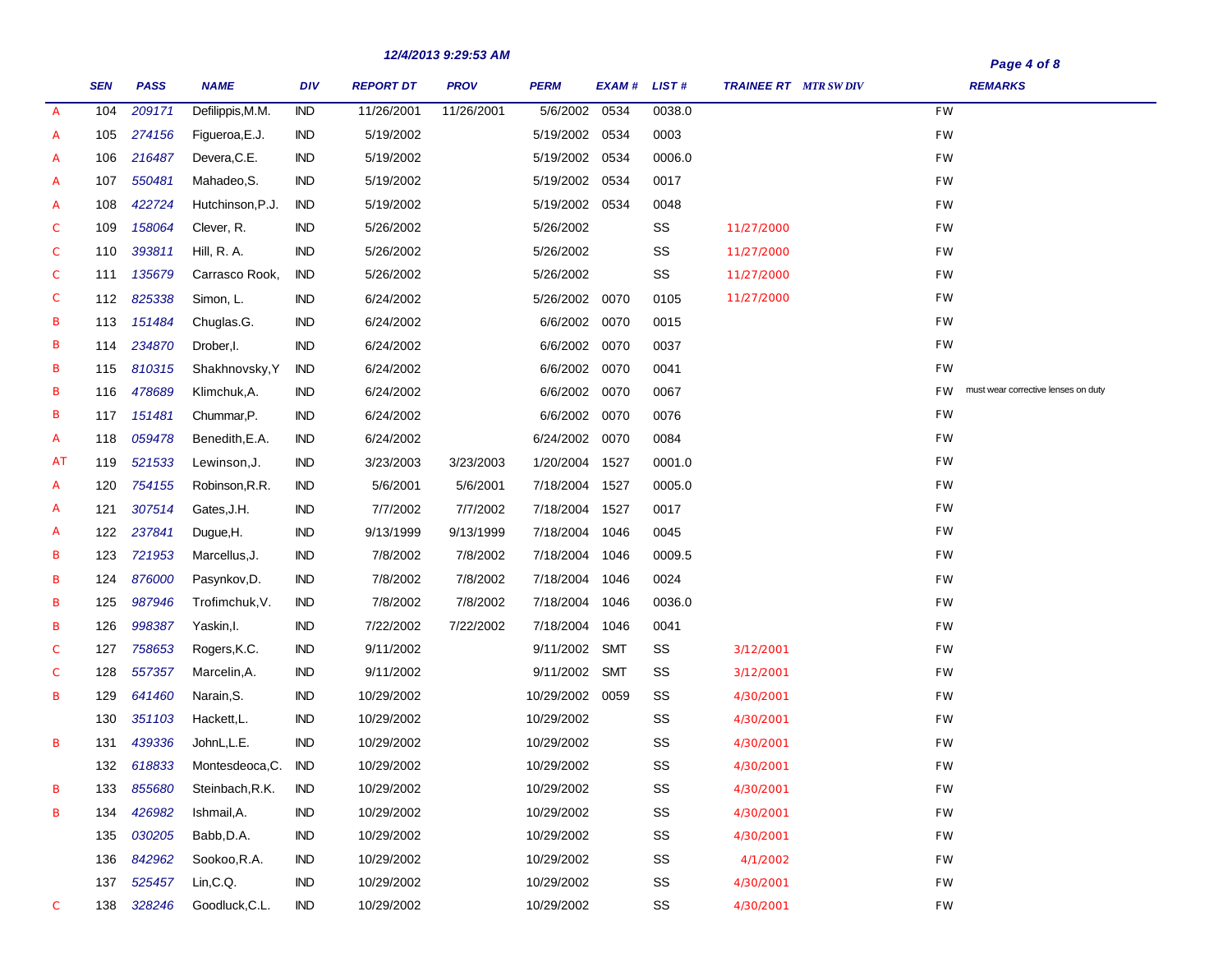|               |            |             |                         |            |                  | 12/4/2013 9:29:53 AM |                |             |        |                             |           |               | Page 5 of 8                                               |
|---------------|------------|-------------|-------------------------|------------|------------------|----------------------|----------------|-------------|--------|-----------------------------|-----------|---------------|-----------------------------------------------------------|
|               | <b>SEN</b> | <b>PASS</b> | <b>NAME</b>             | <b>DIV</b> | <b>REPORT DT</b> | <b>PROV</b>          | <b>PERM</b>    | EXAM# LIST# |        | <b>TRAINEE RT MTR SWDIV</b> |           |               | <b>REMARKS</b>                                            |
| $\mathcal{C}$ | 139        | 917168      | Varughese, M.           | <b>IND</b> | 10/29/2002       |                      | 10/29/2002     |             | SS     | 4/30/2001                   |           | <b>FW</b>     |                                                           |
| в             | 140        | 636002      | Murray, M.S.            | IND        | 3/27/2003        |                      | 2/27/2003 0070 |             | 0126   |                             |           | <b>FW</b>     |                                                           |
| C             | 141        | 032883      | Baig, R.N.              | IND        | 4/7/2003         |                      | 4/7/2003       | SMT         | SS     | 10/8/2001                   |           | <b>FW</b>     |                                                           |
| C             | 142        | 744404      | Richards, K.O.          | <b>IND</b> | 4/7/2003         |                      | 4/7/2003       | <b>SMT</b>  | SS     | 10/8/2001                   |           | <b>FW</b>     |                                                           |
| С             | 143        | 483526      | Kogan, B.               | <b>IND</b> | 4/7/2003         |                      | 4/7/2003       | <b>SMT</b>  | SS     | 10/8/2001                   |           | <b>FW</b>     |                                                           |
| C             | 144        | 470576      | Khan, A.S.              | <b>IND</b> | 4/7/2003         |                      | 4/7/2003       | <b>SMT</b>  | SS     | 10/8/2001                   |           | FW            |                                                           |
| С             | 145        | 529763      | Livingstone, C.         | <b>IND</b> | 4/7/2003         |                      | 4/7/2003       | <b>SMT</b>  | SS     | 10/8/2001                   |           | FW            |                                                           |
| C             | 146        | 542268      | Luu, T.M.               | <b>IND</b> | 4/7/2003         |                      | 4/7/2003       | <b>SMT</b>  | SS     | 10/8/2001                   |           | FW            |                                                           |
| С             | 147        | 230613      | Douglas, A.A.           | IND        | 7/6/2003         |                      | 7/6/2003       | SMT         | SS     | 1/7/2002                    |           | <b>FW</b>     |                                                           |
|               | 148        | 905912      | Tsai,A.                 | IND        | 6/8/1998         | 8/6/2002             | 6/8/1998       | 4596        | 0058   |                             | 12/8/2003 | FW.           | As per TWUnion B. Mallon                                  |
| С             | 149        | 377001      | Headley, R.A.           | <b>IND</b> | 2/5/2004         |                      | 2/5/2004       | <b>SMT</b>  | SS     | 8/5/2002                    |           | <b>FW</b>     |                                                           |
| С             | 150        | 199015      | Darby, T.R.             | <b>IND</b> | 2/19/2004        |                      | 2/19/2004      | <b>SMT</b>  | SS     | 8/19/2002                   |           | <b>FW</b>     |                                                           |
| С             | 151        | 683001      | Patel, J.B.             | <b>IND</b> | 2/19/2004        |                      | 2/19/2004      | <b>SMT</b>  | SS     | 8/19/2002                   |           | <b>FW</b>     |                                                           |
| С             | 152        | 906028      | Tsitlenok,M.            | <b>IND</b> | 3/3/2004         |                      | 3/3/2004       | <b>SMT</b>  | SS     | 8/19/2002                   |           | FW            |                                                           |
| С             | 153        | 596002      | Medvedev, V.            | IND        | 3/3/2004         |                      | 3/3/2004       | <b>SMT</b>  | SS     | 8/19/2002                   |           | <b>FW</b>     |                                                           |
| С             | 154        | 146001      | Chaudhry, A.A.          | <b>IND</b> | 3/3/2004         |                      | 3/3/2004       | <b>SMT</b>  | SS     | 8/19/2002                   |           | <b>FW</b>     |                                                           |
| С             | 155        | 643001      | Negron, O.              | <b>IND</b> | 3/3/2004         |                      | 3/3/2004       | <b>SMT</b>  | SS     | 8/19/2002                   |           | <b>FW</b>     |                                                           |
| С             | 156        | 756001      | Rodgers, J.D.           | <b>IND</b> | 3/3/2004         |                      | 3/3/2004       | SMT         | SS     | 9/3/2002                    |           | FW            |                                                           |
|               | 157        | 723001      | Quiroga, A.E            | IND        | 3/3/2004         |                      | 3/3/2004       |             | SS     |                             | 9/3/2002  | FW            |                                                           |
|               | 158        | 859005      | Stewart, R.A.           | <b>IND</b> | 7/19/2004        |                      | 7/19/2004      | 0070        | 0121   |                             |           | <b>FW</b>     | Perm chg. Frm 6/24/04, as per mallon                      |
|               | 159        | 779007      | Sancho, M.A.            | <b>IND</b> | 7/19/2004        |                      | 7/19/2004      | 1046        | 0001   |                             |           | <b>FW</b>     | Perm chg. Frm 6/24/04, as per mallon                      |
|               | 160        | 112976      | Bucur, G.               | IND        | 12/29/2003       | 12/29/2003           | 7/18/2004      | 0070        |        |                             |           | <b>FW</b>     |                                                           |
|               | 161        | 993006      | Yukhananov, S.          | <b>IND</b> | 7/19/2004        |                      | 7/19/2004      | 1046        | 0020.0 |                             |           | <b>FW</b>     | MUST WEAR GLASSES WITH CORRECTIVE LE<br>MOROMANIE OM BURY |
|               | 162        | 397017      | Hira,T.                 | IND        | 7/19/2004        |                      | 7/19/2004      | 1046        | 0031.5 |                             |           | FW            |                                                           |
|               | 163        | 153006      | Classon, K.G.           | <b>IND</b> | 7/19/2004        |                      | 7/19/2004      | 1046        | 0044   |                             |           | <b>RW</b>     | MUST WEAR GLASSES WITH CORRECTIVE LE<br>MOROMANIE ON BUTY |
|               | 164        | 414004      | Huang,Z.                | IND        |                  |                      | 1/7/2005       | 1051        | 0101.0 |                             |           | FW            |                                                           |
|               | 165        | 615006      | Mokiem, M.A.            | <b>IND</b> |                  |                      | 1/7/2005       | 1051        | 0111.0 | 7/7/2003                    |           | FW            |                                                           |
|               | 166        | 612002      | Mirabella, M.A.         | IND        |                  |                      | 1/7/2005       | 1051        | 0119.0 |                             |           | FW            |                                                           |
|               | 167        | 487003      | Koval, O.               | <b>IND</b> |                  |                      | 1/7/2005 1051  |             | 0144.0 | 7/7/2003                    |           | FW            |                                                           |
|               | 168        | 343001      | Grokhovetskiy, A        | <b>IND</b> |                  |                      | 1/7/2005 1051  |             | 0151.0 | 7/7/2003                    |           | FW            |                                                           |
| АT            | 169        | 648363      | Ng, V.K.                | <b>IND</b> | 3/23/2003        | 3/23/2003            | 3/6/2005 2519  |             | 0023   |                             |           | FW            |                                                           |
| АT            | 170        | 538341      | Lozada, D.M.            | IND        | 3/23/2003        | 3/23/2003            | 3/6/2005 2519  |             | 0027   |                             |           | FW            |                                                           |
|               | 171        | 074417      | Blake, R.L.             | <b>IND</b> |                  | 7/28/2003            | 3/6/2005 3036  |             | 0665.0 |                             |           | FW            |                                                           |
|               | 172        | 215281      | Desai, K.C.             | <b>IND</b> | 3/6/2005         |                      | 3/6/2005 2519  |             | 0017.0 |                             |           | FW            |                                                           |
|               |            |             | 173 544435 Lyutin, V.N. | <b>IND</b> | 3/6/2005         |                      | 3/6/2005 2519  |             | 0020   |                             |           | $\mathit{FW}$ |                                                           |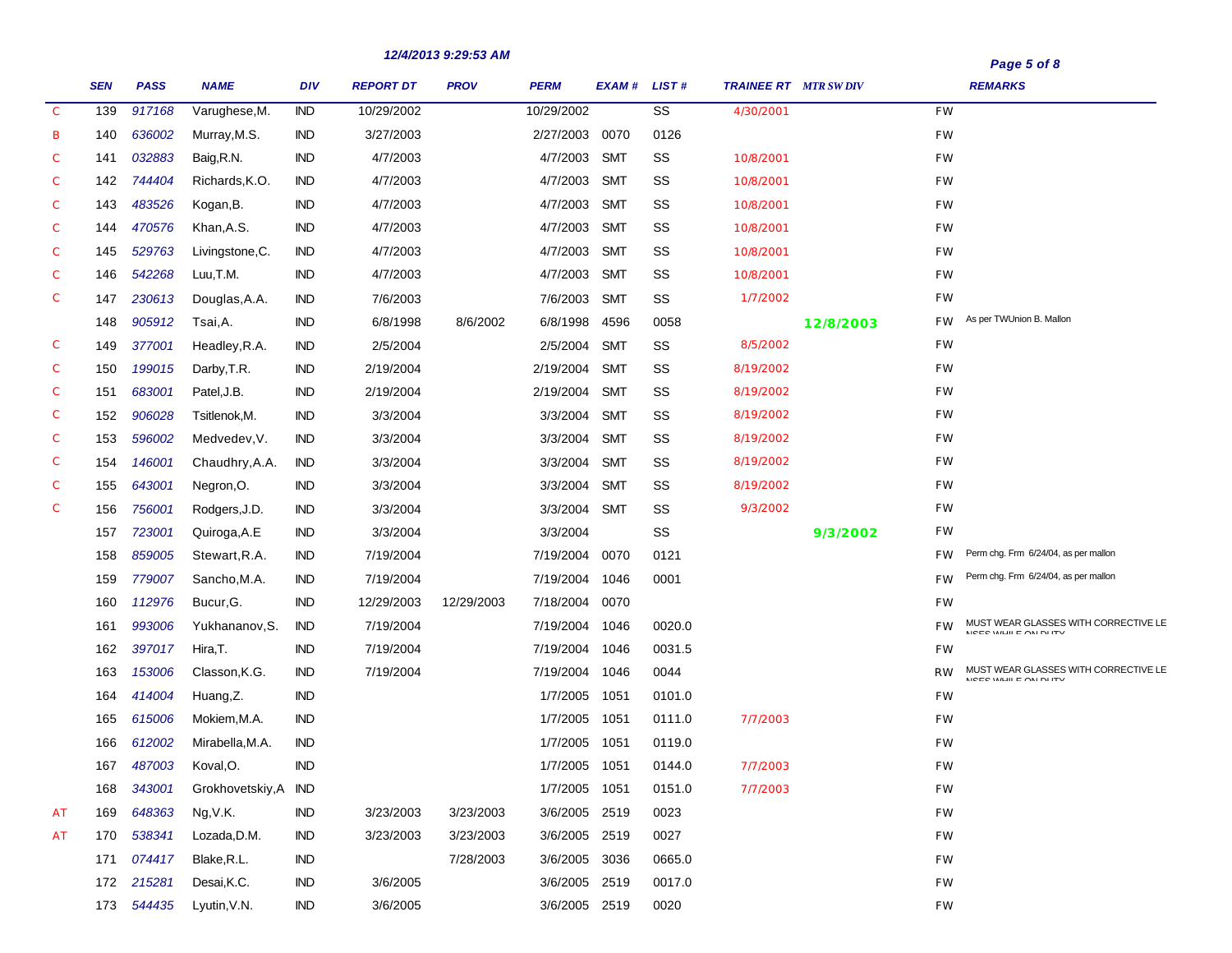|            |             |                |            |                  | 12/4/2013 9.29.33 AM |                |             |        |                              |           | Page 6 of 8                                              |  |
|------------|-------------|----------------|------------|------------------|----------------------|----------------|-------------|--------|------------------------------|-----------|----------------------------------------------------------|--|
| <b>SEN</b> | <b>PASS</b> | <b>NAME</b>    | <b>DIV</b> | <b>REPORT DT</b> | <b>PROV</b>          | <b>PERM</b>    | EXAM# LIST# |        | <b>TRAINEE RT</b> MTR SW DIV |           | <b>REMARKS</b>                                           |  |
| 174        | 519353      | Levenkov, M.B. | <b>IND</b> | 3/6/2005         |                      | 3/6/2005       | 2519        | 0025   |                              | <b>FW</b> |                                                          |  |
| 175        | 019003      | Appiah,I       | IND        | 6/27/2005        |                      | 6/27/2005      | 1046        | 0003.5 |                              | FW        |                                                          |  |
| 176        | 837002      | Smusz, Z.      | <b>IND</b> | 6/27/2005        |                      | 6/27/2005      | 2053        | 0020.0 |                              | FW        |                                                          |  |
| 177        | 499002      | Landau,L.      | <b>IND</b> | 6/27/2005        |                      | 6/27/2005      | 2053        | 0044.0 |                              | FW        |                                                          |  |
| 178        | 633003      | Munroe, N.     | <b>IND</b> | 6/27/2005        |                      | 6/27/2005      | 2053        | 0080.0 |                              | FW        |                                                          |  |
| 179        | 970014      | Wilson, R.     | <b>IND</b> | 2/27/2006        |                      | 6/27/2005      | 2053        | 0047.0 |                              | FW        |                                                          |  |
| 180        | 519009      | Levin, I.      | IND        | 8/29/2005        |                      | 8/29/2005      | 2053        | 0088.0 |                              | FW        |                                                          |  |
| 181        | 088092      | Bouzi, J.R.    | IND        | 3/31/2003        | 4/6/2003             | 8/29/2005      | 2053        | 0110.0 |                              | FW        |                                                          |  |
| 182        | 247012      | Edwards, K.M.  | IND        | 8/29/2005        |                      | 8/29/2005      | 2053        | 0112.0 |                              | <b>FW</b> |                                                          |  |
| 183        | 814004      | Shen,L.        | IND        | 8/29/2005        |                      | 8/29/2005      | 2053        | 0139.0 |                              | FW        | MUST WEAR GLASSES WITH CORRECTIVE LE<br>MOTOMARE ON DUTY |  |
| 184        | 807008      | Semea, S.G.    | <b>IND</b> | 9/19/2005        |                      | 8/29/2005      | 2053        | 0161.0 |                              | FW        |                                                          |  |
| 185        | 927006      | Wainer H.W.    | <b>IND</b> | 9/19/2005        |                      | 8/29/2005      | 2053        | 0169.0 |                              | FW        |                                                          |  |
| 186        | 033001      | Bak, J.        | <b>IND</b> | 9/19/2005        |                      | 8/29/2005      | 2053        | 0179.0 |                              | FW        |                                                          |  |
| 187        | 450016      | Jose, S.       | <b>IND</b> | 9/19/2005        |                      | 8/29/2005      | 2053        | 0194.0 |                              | FW        |                                                          |  |
| 188        | 228006      | Doris, J.      | <b>IND</b> | 9/19/2005        |                      | 8/29/2005      | 2053        | 0195.0 |                              | FW        |                                                          |  |
| 189        | 439030      | John, S.       | <b>IND</b> | 9/19/2005        |                      | 8/29/2005      | 2053        | 0199.0 |                              | FW        |                                                          |  |
| 190        | 639001      | Mylyta, V.     | IND        | 9/19/2005        |                      | 8/29/2005      | 2053        | 0201.0 |                              | FW        |                                                          |  |
| 191        | 955014      | Whittaker, E.  | IND        | 9/19/2005        |                      | 8/29/2005      | 2053        | 0214.0 |                              | FW        |                                                          |  |
| 192        | 304021      | Garofalo, D.A. | IND        |                  |                      | 12/12/2005     |             |        | 12/12/2005                   | FW        |                                                          |  |
| 193        | 385013      | Henry, A.C.    | <b>IND</b> |                  |                      | 5/22/2006      | 1051        | 0420.0 | 5/22/2006                    | FW        |                                                          |  |
| 194        | 906037      | Tsybin, S.     | <b>IND</b> |                  |                      | 5/28/2006      |             |        | 11/29/2004                   | FW        |                                                          |  |
| 195        | 927004      | Waldron, K.O.  | <b>IND</b> |                  |                      | 5/28/2006      |             |        | 11/29/2004                   | FW        |                                                          |  |
| 196        | 140641      | Castellano, S. | IND        |                  |                      | 5/28/2005      | 1051        | 0209.0 | 11/29/2004                   | FW        |                                                          |  |
| 197        | 337007      | Green, K.E.    | <b>IND</b> |                  |                      | 5/28/2006      | 1051        | 0437.0 | 11/29/2004                   | FW        |                                                          |  |
| 198        | 012008      | Ambooken, D.S. | <b>IND</b> |                  |                      | 7/24/2006      | 1051        | 0239.0 | 1/24/2005                    | FW        |                                                          |  |
| 199        | 988013      | Xia,Z.         | <b>IND</b> |                  |                      | 9/7/2006       | 1051        | 0300.0 | 3/7/2005                     | FW        |                                                          |  |
| 200        | 988012      | Yakubov, D.    | <b>IND</b> |                  |                      | 9/7/2006       | 1051        | 0236.0 | 3/7/2005                     | FW        |                                                          |  |
| 201        | 289014      | Francis, M.M.  | <b>IND</b> |                  |                      | 9/7/2006       | 1051        | 0338.0 | 3/7/2005                     | FW        |                                                          |  |
| 202        | 147011      | Chen, J.       | <b>IND</b> |                  |                      | 9/7/2006       | 1051        | 0339.0 | 3/7/2005                     | FW        |                                                          |  |
| 203        | 964029      | Williams, S.R. | <b>IND</b> |                  |                      | 9/7/2006       | 1051        | 0342.0 | 3/7/2005                     | FW        |                                                          |  |
| 204        | 781017      | Santiago, A.   | IND        |                  |                      | 9/7/2006       | 1051        | 0345.0 | 3/7/2005                     | FW        |                                                          |  |
| 205        | 472004      | Kingston, M.A. | IND        | 3/7/2005         |                      | 9/7/2006       | 1051        | 0364.0 | 3/7/2005                     | FW        |                                                          |  |
| 206        | 166016      | Colon, L.A.    | IND        | 3/7/2004         |                      | 9/7/2006       | 1051        | 0376.0 |                              | FW        |                                                          |  |
| 207        | 955016      | White, C.M.Jr. | IND        | 12/12/2005       |                      | 6/12/2007      | 1051        | 0530.0 | 12/12/2005                   | FW        |                                                          |  |
| 208        | 782807      | Dorvilus, R.   | IND        | 12/29/2003       | 12/29/2003           | 8/13/2007 5012 |             | 0023.0 |                              | $FW$      |                                                          |  |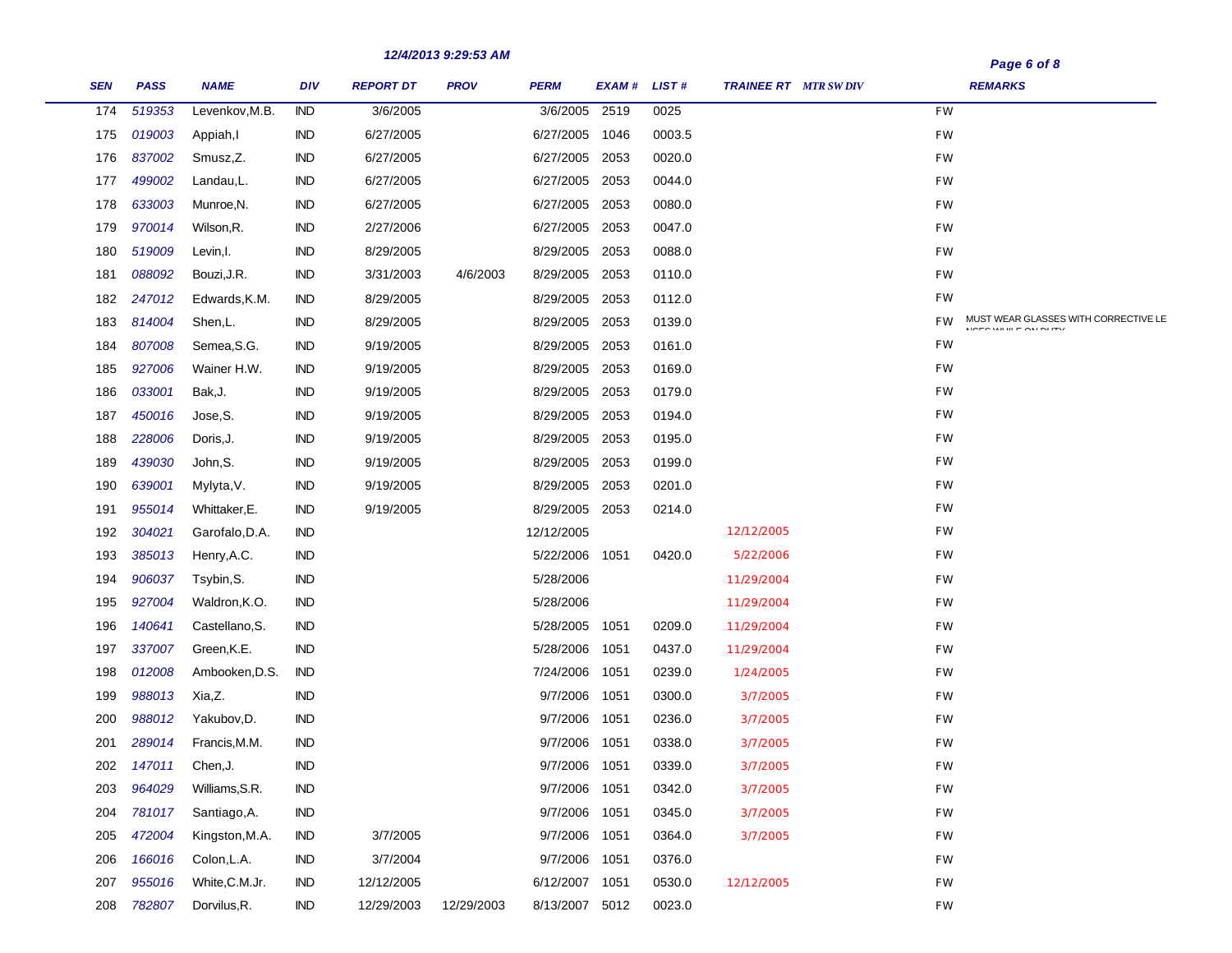|   |            |             |                     |            |                  | 12/4/2013 9.29.33 AM |                |             |        |                             |          |           | Page 7 of 8                      |  |
|---|------------|-------------|---------------------|------------|------------------|----------------------|----------------|-------------|--------|-----------------------------|----------|-----------|----------------------------------|--|
|   | <b>SEN</b> | <b>PASS</b> | <b>NAME</b>         | <b>DIV</b> | <b>REPORT DT</b> | <b>PROV</b>          | <b>PERM</b>    | EXAM# LIST# |        | <b>TRAINEE RT</b> MTR SWDIV |          |           | <b>REMARKS</b>                   |  |
|   | 209        | 469004      | Keren, Z.           | <b>IND</b> | 2/26/2006        |                      | 8/27/2007      | 2061        | 0146.0 | 2/27/2006                   |          | <b>FW</b> |                                  |  |
|   | 210        | 645002      | Neretin, D.         | <b>IND</b> | 2/27/2006        |                      | 8/27/2007      |             | 0027.0 | 2/27/2006                   |          | FW        |                                  |  |
|   | 211        | 989003      | Ye,M.               | <b>IND</b> | 2/27/2006        |                      | 8/27/2007      | 2061        | 0096.0 | 2/27/2006                   |          | FW        |                                  |  |
| C | 212        | 219633      | Didkovskiy, V.      | <b>IND</b> | 3/23/2003        |                      | 9/9/2007       | 0059        | 0455.0 | 9/3/2002                    |          | FW        |                                  |  |
|   | 213        | 827031      | Singh, R.           | $\sf IND$  |                  | 1/21/2007            | 9/9/2007       | 5513        | 0372.0 |                             |          | FW        |                                  |  |
|   | 214        | 137012      | Caruso, M.          | <b>IND</b> | 1/22/2007        | 1/22/2007            | 9/9/2007       | 5012        | 0004.0 |                             |          | FW        |                                  |  |
|   | 215        | 184007      | Crawford, E.A.      | <b>IND</b> |                  | 3/12/2007            | 9/9/2007       | 5012        | 0042.0 |                             |          | FW        |                                  |  |
|   | 216        | 529028      | Liu, W.W.           | <b>IND</b> |                  | 3/12/2007            | 9/9/2007       | 5012        | 0054.0 |                             |          | <b>FW</b> |                                  |  |
|   | 217        | 104072      | Brown, C.L.         | <b>IND</b> |                  | 3/12/2007            | 9/9/2007       | 5012        | 0062.0 |                             |          | FW        |                                  |  |
|   | 218        | 869017      | Subryan, H.L.       | <b>IND</b> | 5/21/2007        | 5/21/2007            | 9/9/2007       | 5012        | 0040.0 |                             |          | FW        |                                  |  |
|   | 219        | 147059      | Cheng, J.L.         | <b>IND</b> | 5/21/2007        | 5/21/2007            | 9/9/2007       | 5012        | 0125.0 |                             |          | FW        |                                  |  |
|   | 220        | 067021      | Bhuiyan, M.D.       | <b>IND</b> | 5/21/2007        | 5/21/2007            | 9/9/2007       | 5012        | 0127.0 |                             |          | FW        |                                  |  |
|   | 221        | 283013      | Fokin, I.N.         | <b>IND</b> | 5/21/2007        | 5/21/2007            | 9/9/2007       | 5012        | 0165.0 |                             |          | FW        |                                  |  |
|   | 222        | 998006      | Zou, G.R.           | <b>IND</b> | 9/10/2007        |                      | 9/10/2007      | 5012        | 0036.0 |                             |          | FW        |                                  |  |
|   | 223        | 260015      | Evans, L.B.         | <b>IND</b> | 9/10/2007        |                      | 9/10/2007      | 5012        | 0135.0 |                             |          | FW        |                                  |  |
|   | 224        | 927014      | Walcott, H.H.       | <b>IND</b> | 9/10/2007        |                      | 9/10/2007      | 5012        | 0167.0 |                             |          | FW        |                                  |  |
|   | 225        | 640018      | Naldrett, K.G.      | <b>IND</b> | 9/10/2007        |                      | 9/10/2007      | 5012        | 0197.0 |                             |          | FW        |                                  |  |
|   | 226        | 557026      | Marchan, M.D.       | <b>IND</b> | 10/22/2007       |                      | 10/22/2007     | 5012        | 0199.0 |                             |          | FW        |                                  |  |
|   | 227        | 985011      | Wright, R.K.        | <b>IND</b> | 5/22/2006        |                      | 11/22/2007     | 2061        | 0183.0 | 5/22/2006                   |          | FW        |                                  |  |
|   | 228        | 767006      | Rozeblyum,R.        | <b>IND</b> |                  |                      | 5/6/2008       | 2061        | 0285.0 | 11/6/2006                   |          | FW        |                                  |  |
|   | 229        | 377011      | He,D.               | <b>IND</b> |                  |                      | 5/6/2008       | 3037        | 0045.0 | 11/6/2006                   |          | FW        |                                  |  |
|   | 230        | 905006      | Truman, M.A.        | <b>IND</b> |                  |                      | 5/6/2008       | 3037        | 0171.0 | 11/6/2006                   |          | FW        |                                  |  |
|   | 231        | 006003      | Akhramovych, K. IND |            |                  |                      | 5/6/2008       | 3037        | 0130.0 | 11/6/2006                   |          | FW        |                                  |  |
|   | 232        | 225816      | Dolinski, M.M.      | <b>IND</b> | 5/12/2008        | 1/21/2007            | 5/12/2008      | 5513        | 8000.0 |                             |          | <b>FW</b> | Original Dt to NYCTA 03/06/2000. |  |
|   | 233        | 067017      | Bhagwansing, R.     | IND        |                  |                      | 6/4/2008       | 3037        | 0266.0 | 12/4/2006                   |          | FW        |                                  |  |
|   | 234        | 622006      | Morgan, J.J.        | <b>IND</b> | 6/4/2008         |                      | 6/4/2008       | 3037        | 0314.0 | 12/4/2006                   |          | FW        |                                  |  |
|   | 235        | 554011      | Malynouskiy, R.     | <b>IND</b> |                  |                      | 6/4/2008       | 3037        | 0280.0 | 12/4/2006                   |          | FW        |                                  |  |
|   | 236        | 217019      | Diagne, A.          | <b>IND</b> |                  |                      | 6/12/2007 1051 |             | 0568.0 | 12/12/2005                  | 7/1/2008 | FW        |                                  |  |
|   | 237        | 964080      | Williams, A.R.      | IND        |                  |                      | 7/22/2008 3037 |             | 0091.0 | 1/22/2007                   |          | FW        |                                  |  |
|   | 238        | 669018      | Ortiz, J.R.         | <b>IND</b> | 7/22/2008        |                      | 7/22/2008 5012 |             |        | 1/22/2007                   |          | <b>FW</b> |                                  |  |
|   | 239        | 686007      | Peart, D.S.         | <b>IND</b> |                  |                      | 7/22/2008      |             |        | 1/22/2007                   |          | <b>FW</b> |                                  |  |
|   | 240        | 887069      | Thomas, B.L.        | <b>IND</b> |                  |                      | 7/22/2008      |             |        | 1/22/2007                   |          | <b>FW</b> |                                  |  |
|   | 241        | 019776      | Apawu, S.K.         | <b>IND</b> | 8/31/2009        |                      | 8/24/2009 5012 |             | 0161.0 |                             |          | <b>FW</b> |                                  |  |
|   | 242        | 871023      | Sun.Y.              | <b>IND</b> | 2/25/2008        | 2/25/2008            | 8/31/2009      |             | 0015.0 |                             |          | <b>FW</b> |                                  |  |
|   | 243        | 523035      | Li,Z.F.             | <b>IND</b> | 2/25/2008        | 2/25/2008            | 8/31/2009      |             | 0009.0 |                             |          | <b>FW</b> |                                  |  |